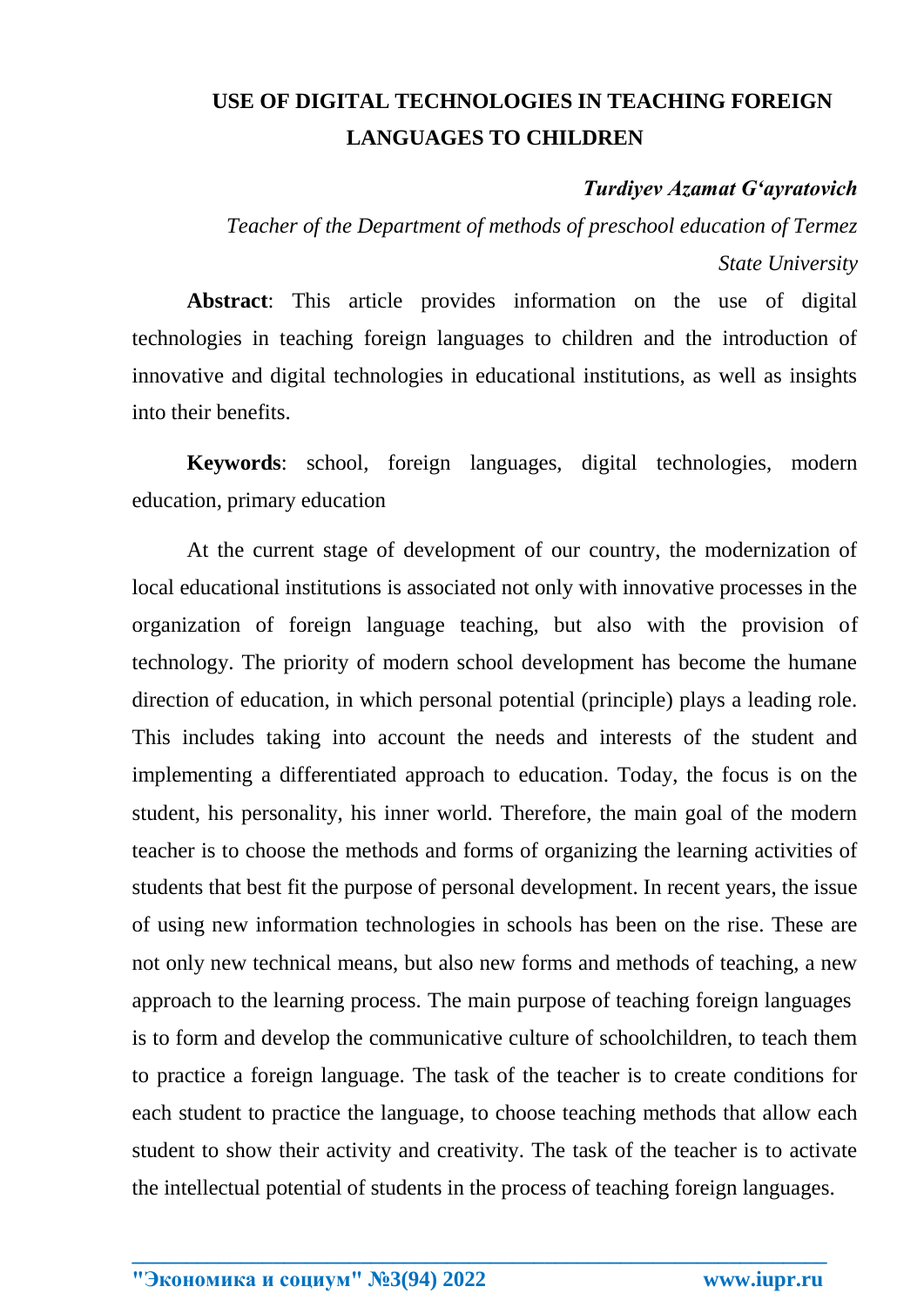Primary school students in remote areas of the country usually grow up far away from the English language environment, and children's thinking remains abstract, and the process of acquiring new knowledge is always based on emotions. Therefore, English language teachers make full use of the objects around them, cards and other teaching aids through easy methodologies in teaching kindergarten age children. When teaching words like banana and apple, teachers can also teach new words that suddenly express color by pointing to fruits such as bananas and apples. Children are taught to use a foreign language in the classroom to organize learning activities. Of course, teachers' methodologies play an important role in the use of materials in teaching. For example, when teaching relevant words, you first show the object to the child and encourage them to speak, students pronounce the words and repeat the new word again using the pictures on the cards to reinforce the word they are pronouncing. is pronounced. When teaching words, teachers will be able to determine the content of the text and the educator will be able to draw the students 'attention by drawing the picture on the board by pronouncing the words with them to get their attention.

Therefore, in foreign countries, educators are now required to have the skills to draw. This not only reduces the difficulty of teaching, but also helps students gradually consolidate the knowledge they have learned. A perfect approach to each lesson is needed so that students can feel their progress in learning English. This is the only way to motivate children to learn. Nowadays, the curriculum in kindergartens has been intensified accordingly, as Chinese kindergarten-age children have a much better chance of acquiring new knowledge. In recent years, new, technology-integrated classrooms have become popular in language learning. Mixed education, virtual classrooms, and education management systems are examples of this era of new teaching methodologies that are endorsed by the best educators. These methods include the use of language learning technology to enhance student engagement, facilitate the role of the teacher, and provide a systematic, comprehensive learning experience for all participants.

**\_\_\_\_\_\_\_\_\_\_\_\_\_\_\_\_\_\_\_\_\_\_\_\_\_\_\_\_\_\_\_\_\_\_\_\_\_\_\_\_\_\_\_\_\_\_\_\_\_\_\_\_\_\_\_\_\_\_\_\_\_\_\_\_**